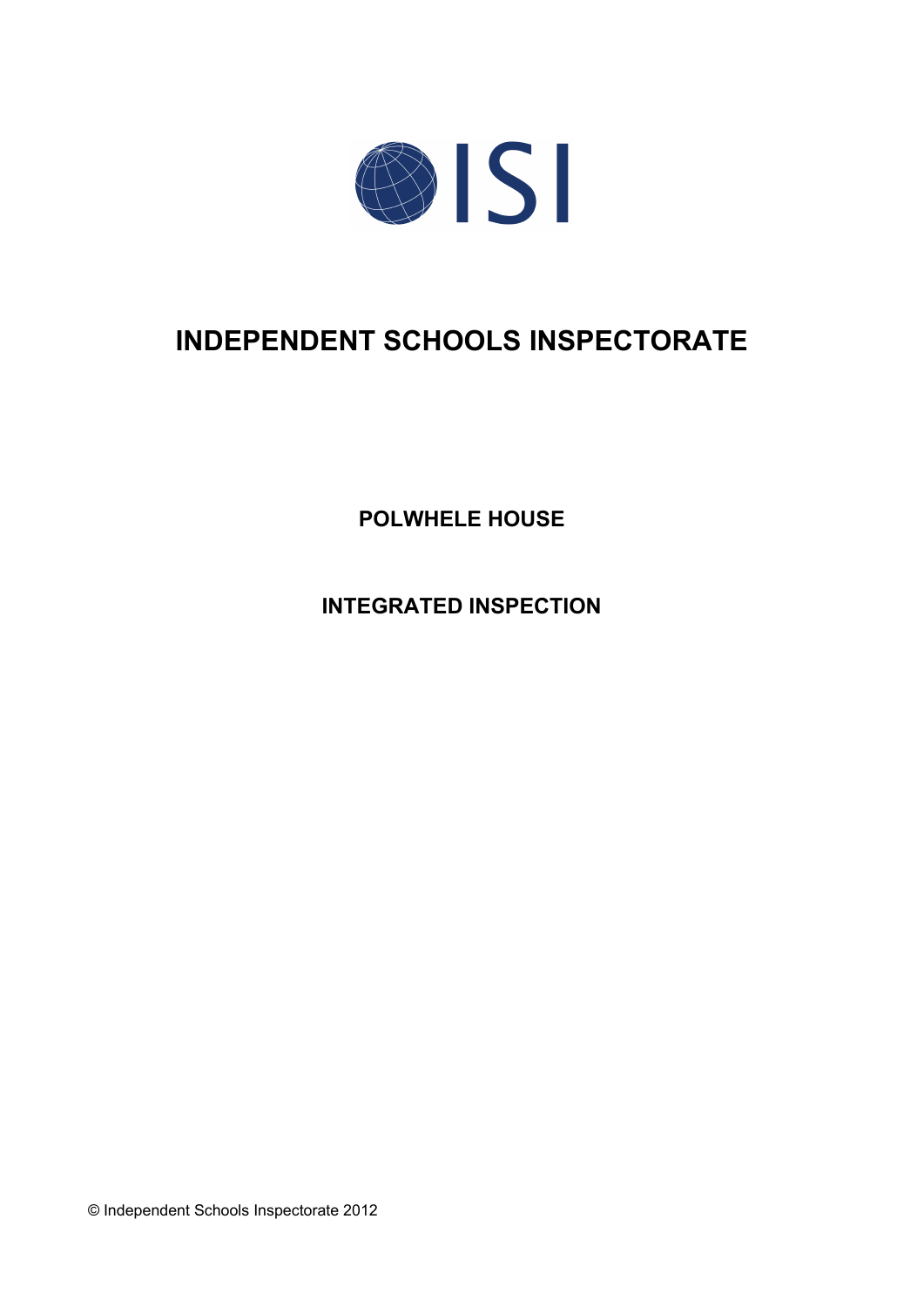# **INDEPENDENT SCHOOLS INSPECTORATE**

.

# **Polwhele House**

| Full Name of School           | <b>Polwhele House</b>      |    |            |                                                          |  |
|-------------------------------|----------------------------|----|------------|----------------------------------------------------------|--|
| <b>DfE</b> Number             | 908/6076                   |    |            |                                                          |  |
| Address                       | <b>Polwhele House</b>      |    |            |                                                          |  |
|                               | <b>Newquay Road</b>        |    |            |                                                          |  |
|                               | <b>Truro</b>               |    |            |                                                          |  |
|                               | <b>Cornwall</b>            |    |            |                                                          |  |
|                               | TR4 9AE                    |    |            |                                                          |  |
| <b>Telephone Number</b>       | 01872 273011               |    |            |                                                          |  |
| <b>Fax Number</b>             | 01872 273011               |    |            |                                                          |  |
| <b>Email Address</b>          | office@polwhelehouse.co.uk |    |            |                                                          |  |
| Headmaster                    | <b>Mr Alex McCullough</b>  |    |            |                                                          |  |
| Proprietors                   | <b>White</b>               |    |            | <b>Canon Richard lan White MBE and Mrs Rosemary Anne</b> |  |
| Age Range                     | 3 to 13                    |    |            |                                                          |  |
| <b>Total Number of Pupils</b> | 102                        |    |            |                                                          |  |
| <b>Gender of Pupils</b>       | Mixed (69 boys; 33 girls)  |    |            |                                                          |  |
| Numbers by Age                | $3-5(EYFS)$ :              | 19 | $11 - 18:$ | 20                                                       |  |
|                               | $5 - 11:$                  | 63 |            |                                                          |  |
| Number of Day Pupils          | Total:                     | 96 |            |                                                          |  |
| <b>Number of Boarders</b>     | Total:                     | 6  |            |                                                          |  |
| Head of EYFS Setting          | <b>Mrs Victoria Farrow</b> |    |            |                                                          |  |
| <b>EYFS Gender</b>            | <b>Mixed</b>               |    |            |                                                          |  |
| Inspection dates              | 25 Sep 2012 to 28 Sep 2012 |    |            |                                                          |  |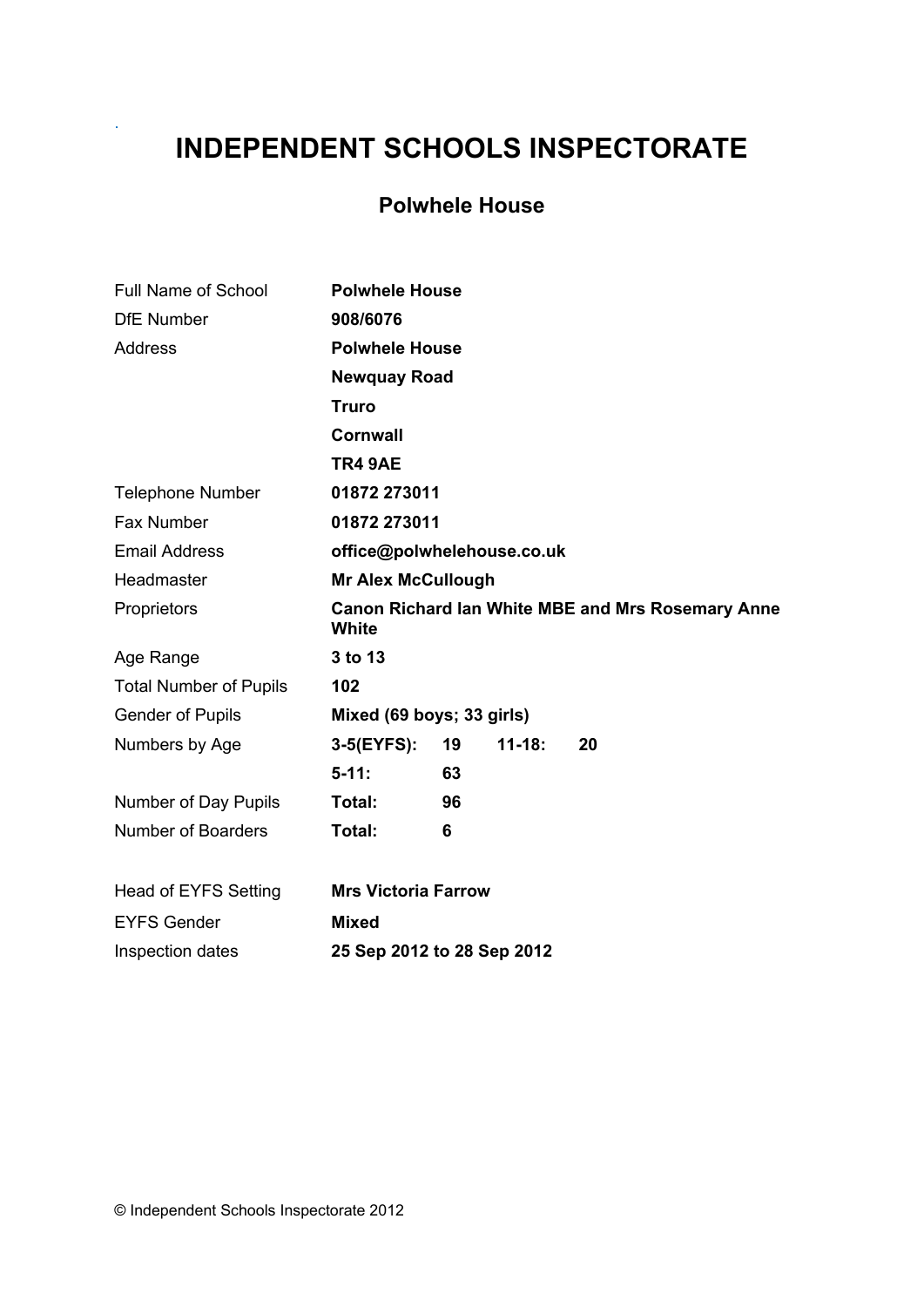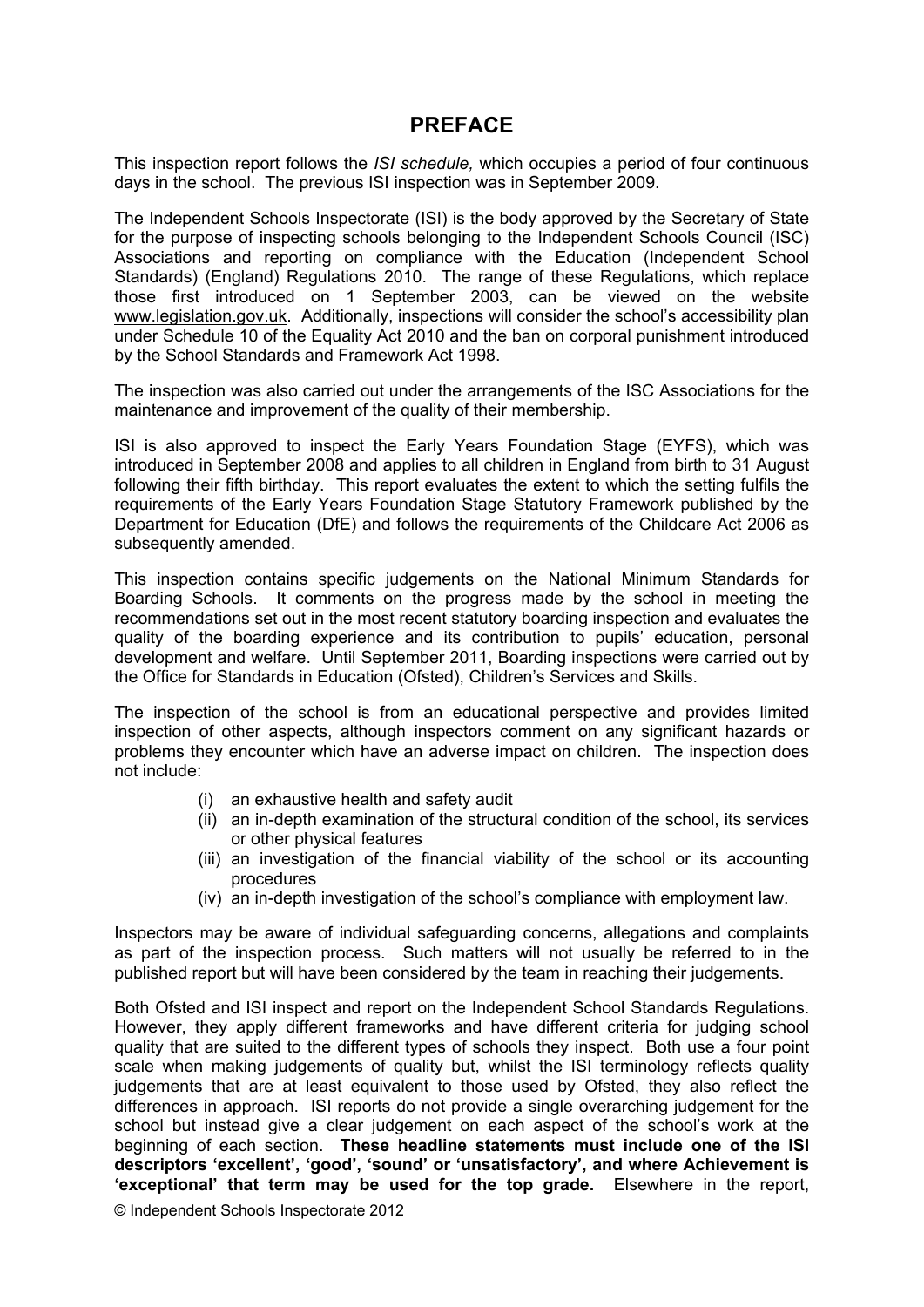inspectors may use a range of different adjectives to make judgements. **For EYFS registered provision (for pupils aged under three), reports are required to use the same terminology ('outstanding', 'good', 'satisfactory' and 'inadequate') as Ofsted reports.**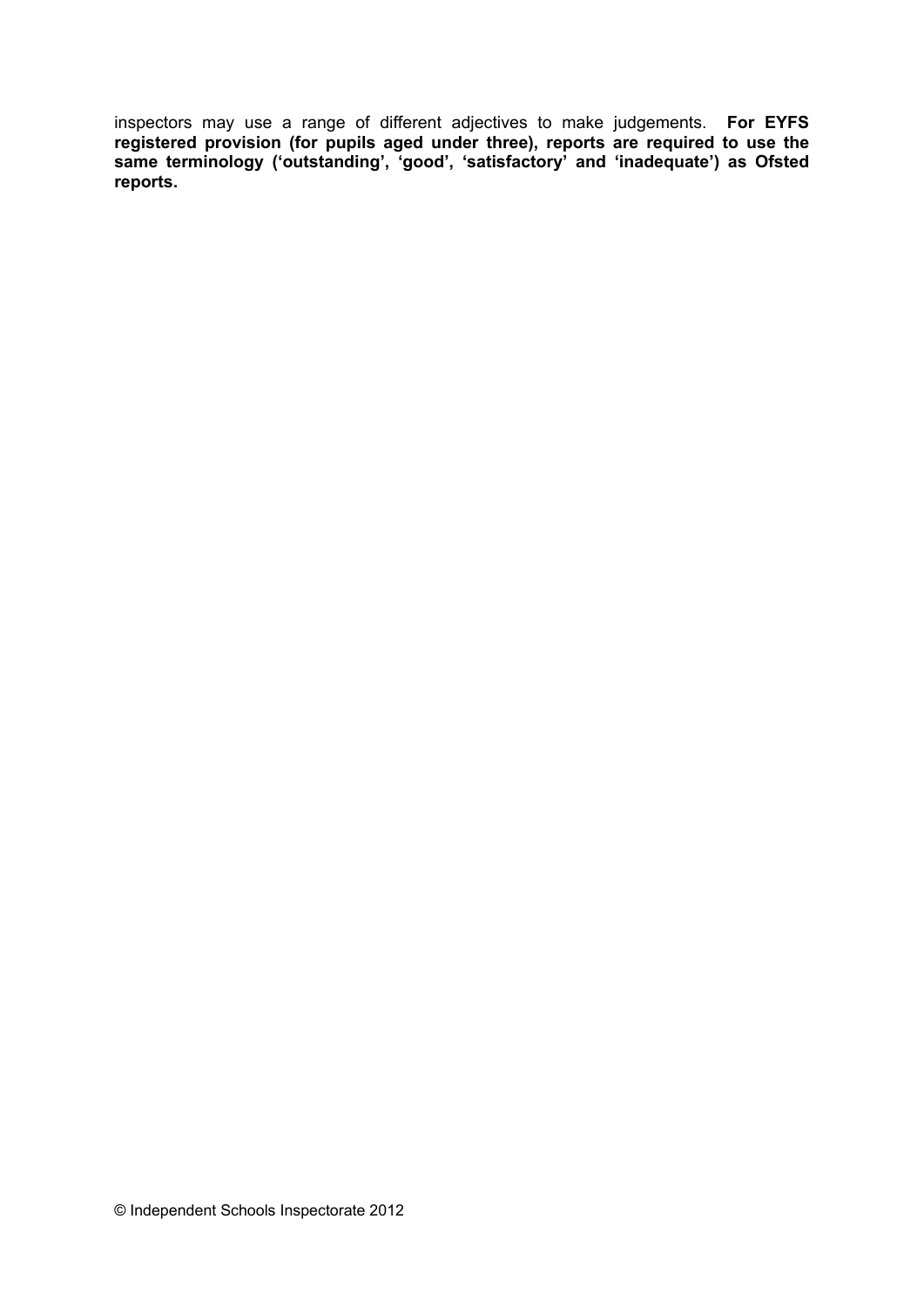## **INSPECTION EVIDENCE**

The inspectors observed lessons, conducted formal interviews with pupils and examined samples of pupils' work. They held discussions with senior members of staff and with the proprietors, observed a sample of the extra-curricular activities that occurred during the inspection period, and attended registration sessions and assemblies. Inspectors visited boarding houses and the facilities for sick or injured pupils. The responses of parents and pupils to pre-inspection questionnaires were analysed, and the inspectors examined regulatory documentation made available by the school.

#### **Inspectors**

| Mrs Diane Gardiner | Reporting Inspector                     |
|--------------------|-----------------------------------------|
| Mr Andrew Rowley   | Team Inspector (Head, ISA School)       |
| Mrs Carol Evans    | Co-ordinating Inspector for Boarding    |
| Mrs Lynda Boden    | Co-ordinating Inspector for Early Years |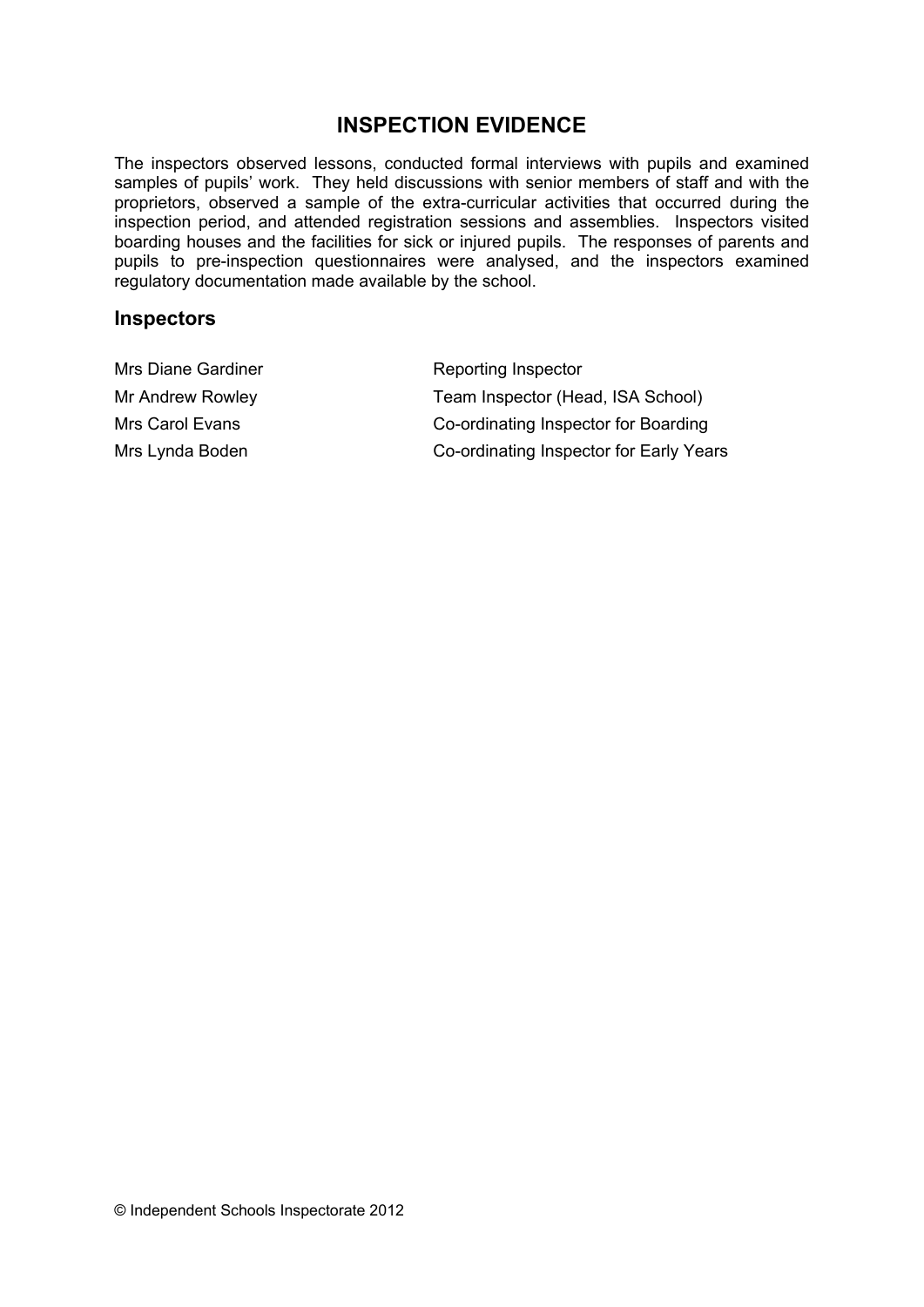# **CONTENTS**

| 1           | THE CHARACTERISTICS OF THE SCHOOL                                                                                 | 1           |
|-------------|-------------------------------------------------------------------------------------------------------------------|-------------|
| $\mathbf 2$ | THE SUCCESS OF THE SCHOOL                                                                                         | $\mathbf 2$ |
| (a)         | <b>Main findings</b>                                                                                              | 2           |
|             | (b) Action points                                                                                                 | 3           |
|             | (i) Compliance with regulatory requirements                                                                       | 3           |
|             | (ii) Recommendations for further improvement                                                                      | 3           |
| 3           | THE QUALITY OF ACADEMIC AND OTHER ACHIEVEMENTS                                                                    | 4           |
| (a)         | The quality of the pupils' achievements and learning                                                              | 4           |
| (b)         | The contribution of curricular and extra-curricular provision (including<br>community links of benefit to pupils) | 5           |
| (c)         | The contribution of teaching                                                                                      | 6           |
| 4           | THE QUALITY OF THE PUPILS' PERSONAL DEVELOPMENT                                                                   | 8           |
| (a)         | The spiritual, moral, social and cultural development of the pupils                                               | 8           |
| (b)         | The contribution of arrangements for pastoral care                                                                | 9           |
| (c)         | The contribution of arrangements for welfare, health and safety                                                   | 9           |
| (d)         | The quality of boarding                                                                                           | 10          |
| 5           | THE EFFECTIVENESS OF GOVERNANCE, LEADERSHIP AND<br><b>MANAGEMENT</b>                                              | 13          |
| (a)         | The quality of governance                                                                                         | 13          |
| (b)         | The quality of leadership and management, including links with parents, carers<br>and guardians                   | 13          |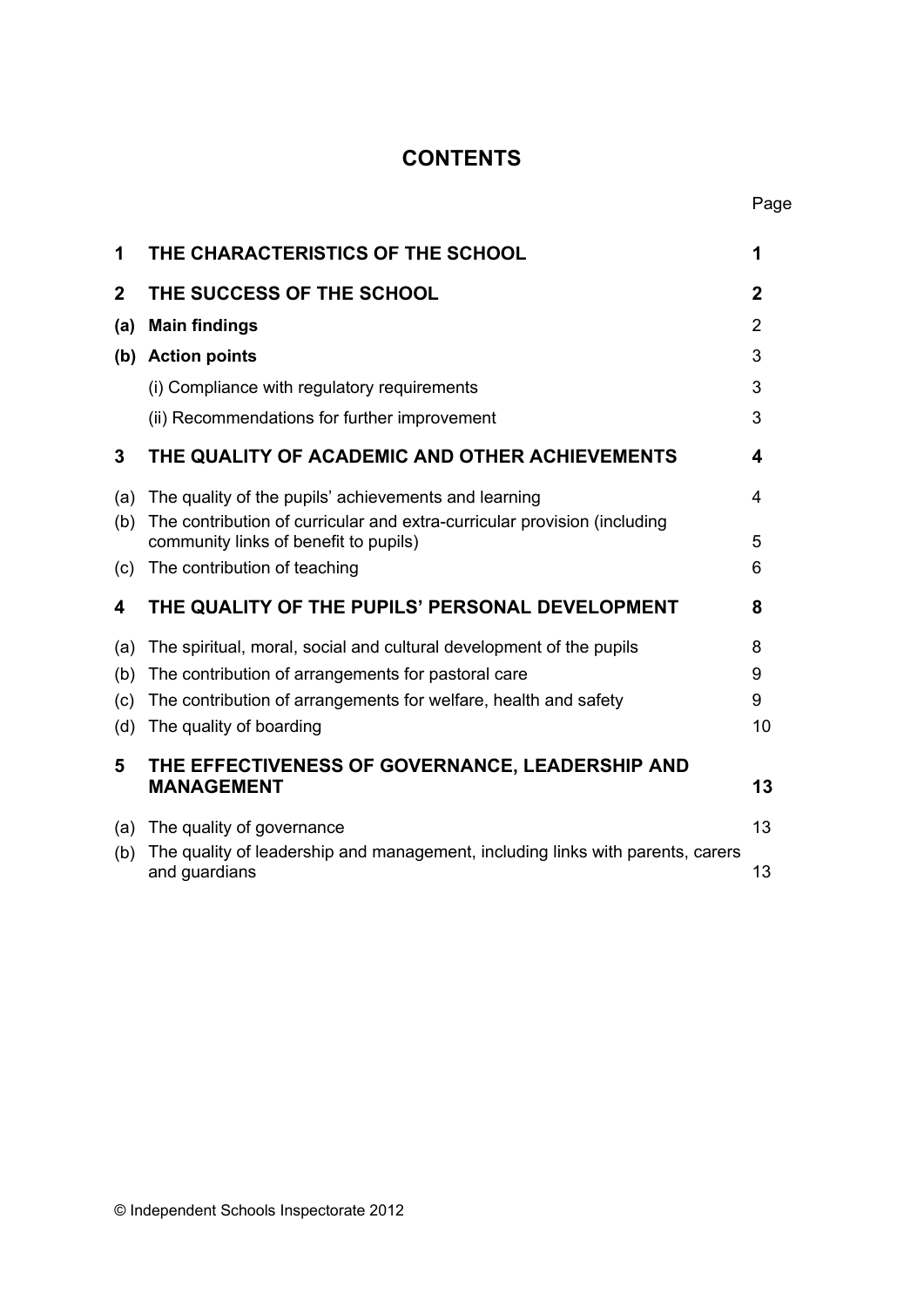# **1. THE CHARACTERISTICS OF THE SCHOOL**

- 1.1 Polwhele House is a proprietorial, co-educational day and boarding preparatory and pre-preparatory school for pupils between the ages of three and thirteen years. Founded in Truro in 1976 as Boscawen Rose School for pupils from the age of three to eight, the school moved to its present site in 1981 when it extended the age range to thirteen years. In 1983, it became the school at which the Truro Cathedral choristers are educated.
- 1.2 The school is based around a historic manor house in 32 acres of garden, playing fields, park and woodland on the outskirts of Truro. The school aims to provide a friendly, stimulating and caring environment where every pupil feels valued and involved, by offering a thorough and appropriate academic education, enabling children to achieve their potential. The school seeks to provide a broad range of opportunity for pupils to discover areas of activity in which they can excel or take pleasure. In addition, it aims to foster strong moral values within a Christian framework and equip pupils in the broadest sense for the next stage of their education.
- 1.3 At the time of the inspection, the school had a total of 102 pupils of whom 69 were boys and 33 were girls. Forty pupils were in the pre-prep, for pupils from the age of three to seven. Six boys are accommodated within the main school building as occasional boarders; there are no weekly boarders.
- 1.4 Entry at the age of three or four follows a 'taster day' and is based on date of registration. At the age of seven and above, pupils entering the school are assessed and may sit a school test appropriate to their age. Pupils are drawn mainly from the area local to the school and come from a variety of social, cultural and economic backgrounds. Scholarships to the school are available annually. On leaving, most pupils transfer to selective independent schools with a number gaining awards and a few completing their education in maintained schools.
- 1.5 Of the sixteen pupils identified as requiring support with their learning, all receive specialist help. No pupil has a statement of special educational needs.
- 1.6 The results of national tests show pupils' average ability is just above that of the national average with some classes where the ability profile is quite wide.
- 1.7 National Curriculum nomenclature is used throughout this report to refer to year groups in the school.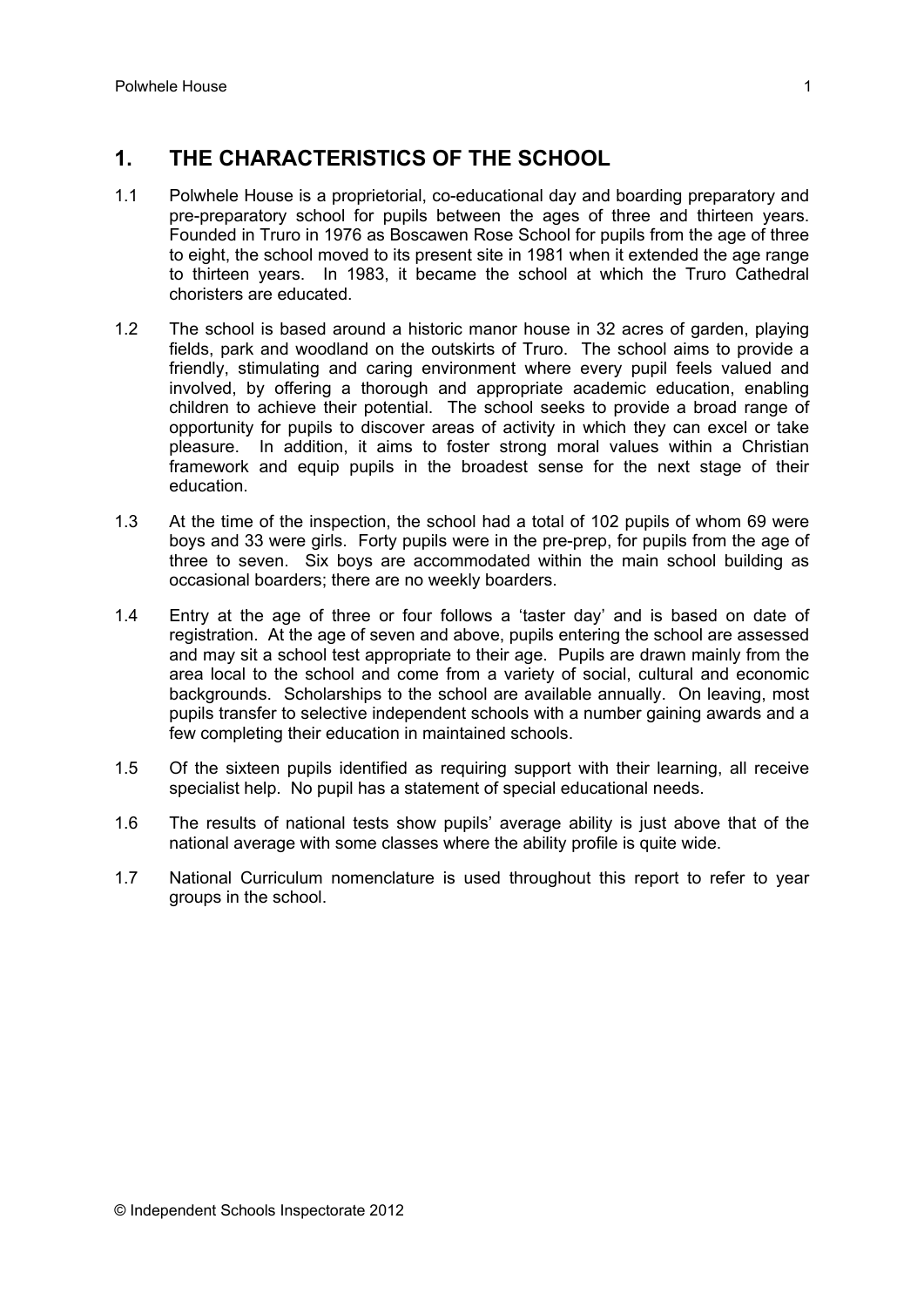## **2. THE SUCCESS OF THE SCHOOL**

#### **2.(a) Main findings**

- 2.1 The school is highly successful in meeting its aims and offers pupils an excellent educational experience. From the Early Years Foundation Stage (EYFS) onwards, their achievement is excellent, both in academic and in extra-curricular activities. Pupils make rapid progress in relation to their abilities as a result of the excellent creative teaching they receive, which encourages them to develop their reasoning skills and become highly independent. Pupils with special educational needs and/or disabilities (SEND) make excellent progress as a result of individualised and, where appropriate, specialist teaching. Pupils' achievements are extremely well supported by the breadth of curriculum provision and the range of extra-curricular activities and trips.
- 2.2 The personal development of both day and boarding pupils is excellent, and from the EYFS onwards is well supported by excellent pastoral care and welfare, health and safety arrangements, which ensure that pupils are safeguarded well. In the EYFS, staff promote and support the standard of behaviour expected and give priority to children's happiness, health and safety, encouraging them to form strong relationships with each other and with adults, thus developing their independence. Their spiritual development is outstanding and they have a strong awareness of moral issues. They display a mature sense of social responsibility and their cultural development is strong. Pupils of all ages demonstrate a high level of mutual respect and support for each other and the whole school community. They relish the prospect of taking on responsibility and feel that they can make a genuine contribution to the school. The excellent provision strongly supports the boarders' personal development and sense of well-being. Behaviour throughout the school is exemplary.
- 2.3 Governance is excellent. The proprietors and managing council are highly committed to the school's success and have a clear vision for its future development. Their effective oversight is robust and managed through an appropriate range of sub-committees and regular attendance at the school. All members of the managing council are aware of their responsibilities in relation to regulatory matters, ensuring that all statutory requirements are met. The quality of leadership and management is excellent throughout the school. Strong links have been forged with the overwhelmingly supportive parents. Pupils' responses to the pre-inspection questionnaire show that they are happy, feel that their voice is mostly heard and are proud of their school. The senior management team has made excellent progress with the recommendations of the previous report. Middle leaders' roles have been strengthened and developed, curriculum planning has been made more cohesive, ensuring strong links across the year groups, and a new framework for assessment has been introduced; although the school is yet to fully develop the analysis of this high quality data to ensure the best progress for every child. The improvement in access to and use of information and communication technology (ICT) has strengthened the pupils' ability to research and develop reasoned cases for their opinions, particularly through challenge to the most able children.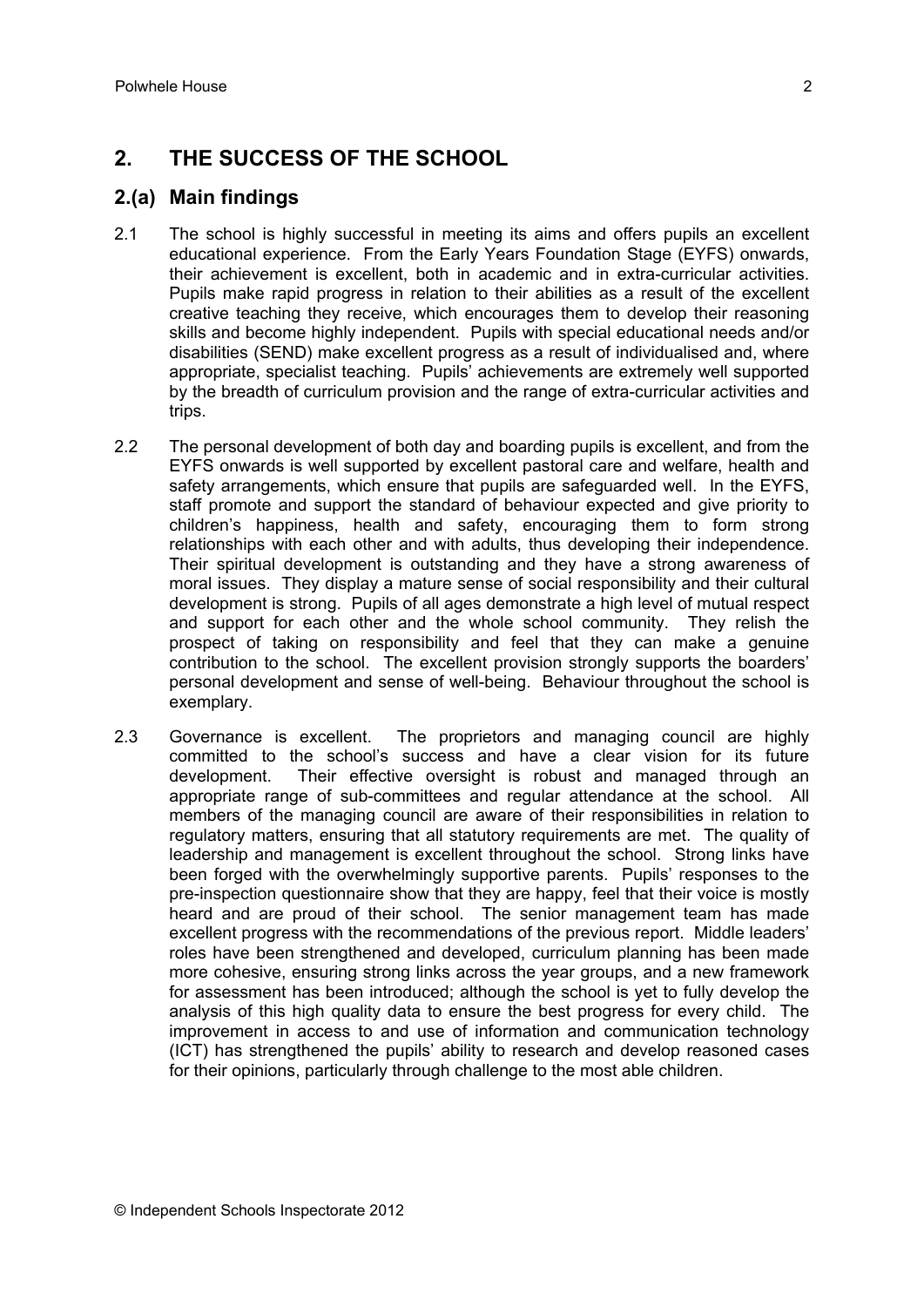## **2.(b) Action points**

#### **(i) Compliance with regulatory requirements**

2.4 The school meets all the requirements of the Independent School Standards Regulations 2010.

#### **(ii) Recommendations for further improvement**

- 1. Ensure that end of year reports contain a sharper focus on targets for the future.
- 2. Develop the analysis of the high quality assessment data available to ensure maximum progress for every pupil.
- 3. Provide training for key staff in administration of controlled medicines to enhance future practice.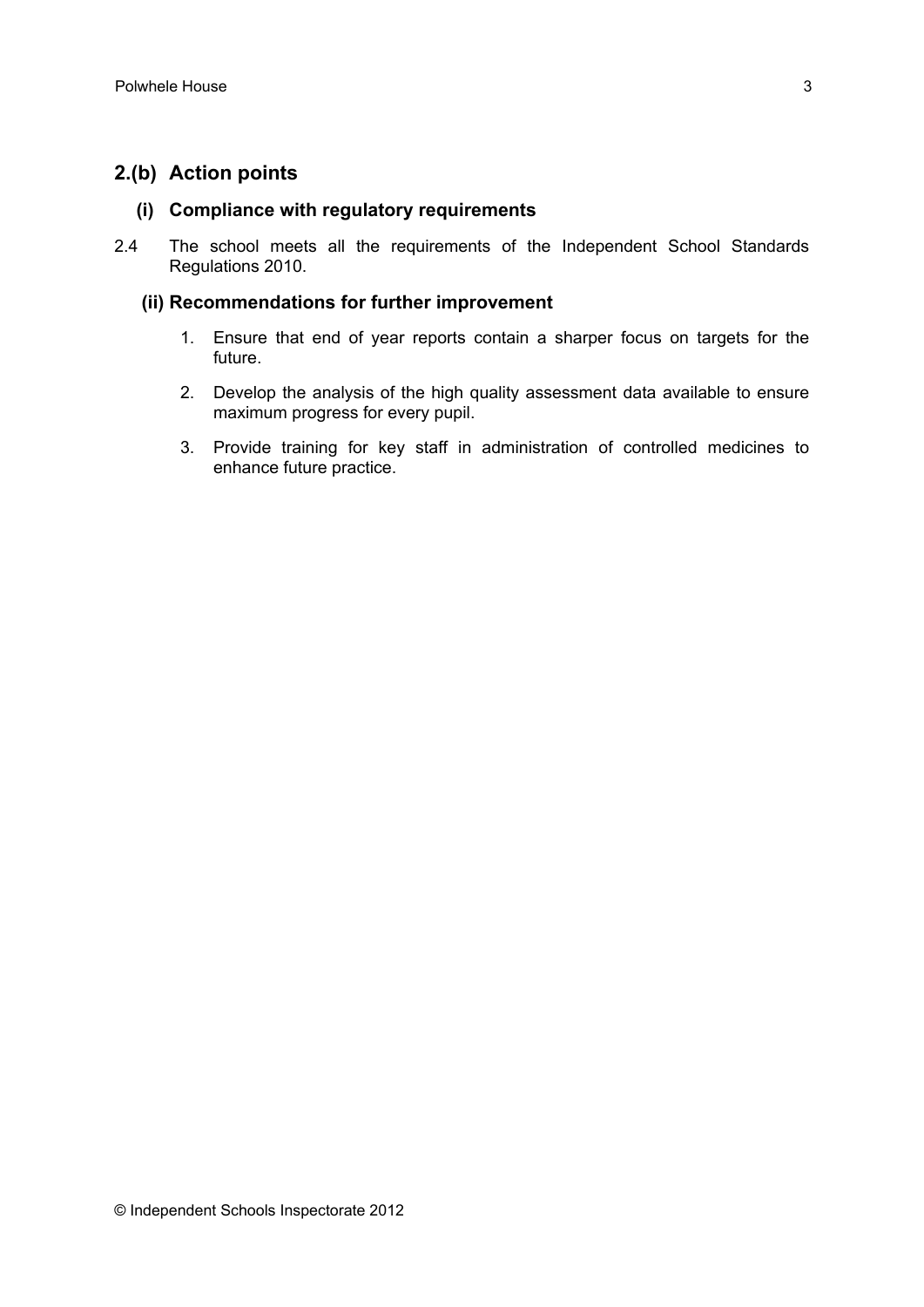## **3. THE QUALITY OF ACADEMIC AND OTHER ACHIEVEMENTS**

#### **3.(a) The quality of the pupils' achievements and learning**

- 3.1 The quality of the pupils' achievements and learning is excellent.
- 3.2 The pupils' success in academic work and the wider curriculum fulfils the school's aims by offering an education where children are given the opportunities to achieve their potential. Throughout, including in the EYFS, pupils display high levels of knowledge, understanding, and advanced subject skills. From the earliest age, children are encouraged to be active learners who learn to be independent through exploration, critical thinking and creativity. In the EYFS for example, Reception children successfully accessed a phonics language programme, confidently using the computer. The recently redeveloped curriculum is broad and pupils have an exceptionally focused approach towards their learning which they are able to sustain throughout lessons. The aims of the school for pupils to discover areas of activity in which they can excel or take pleasure, are fully met through an increasingly expanding extra-curricular programme, including regular sporting and drama opportunities, alongside outstanding opportunities in music.
- 3.3 Throughout the school, pupils are articulate and composed, displaying very high speaking and listening skills. An established feature of the lessons is that pupils regularly enjoy the challenge of thinking deeply and reasoning with each other, the teacher and with set tasks. From this, they are able to put together a strong case to support their own thoughts as well as to respectfully question others, including the teacher if required.
- 3.4 Pupils' attainment is assessed using internal procedures and also external testing programmes, which identify the pupils' ability to be, on average, just above national average ability. Inspection evidence based on observations of lessons, scrutiny of work and discussions with individual pupils indicates that pupils make very good progress in relation to their ability. More detailed analysis and use of assessment results is a developing strategy within the school with the aim of tracking each pupil's achievement and progress more closely.
- 3.5 Less able pupils and those with SEND make very good progress in relation to their starting points because they are extremely well supported by high quality, differentiated teaching. Where required, they benefit from individual lessons with the SENCO. Highly effective planning and differentiated tasks prove most effective in embracing and supporting these learners and, where required, the school provides training for staff and consults with external specialists. Due to the small class sizes planning can often be extremely specific and personalised. Inspired by the teaching, gifted and talented pupils tackle, with relish, the more challenging tasks which are integral to lessons, taking pride in the high levels of success they achieve.
- 3.6 Pupils are successful in a particularly wide range of activities, and these achievements make a considerable contribution to their personal development, enabling them to demonstrate their individual confidence, team skills and respect for each other. Pupils from the EYFS onwards regularly perform in assemblies and lunchtime concerts and gain much from this experience. Pupils are highly motivated and skilled in creative subjects such as art and design, music and drama. Many pupils learn musical instruments, and take part in school concerts and all pupils take part in annual drama productions. They are very successful in examinations in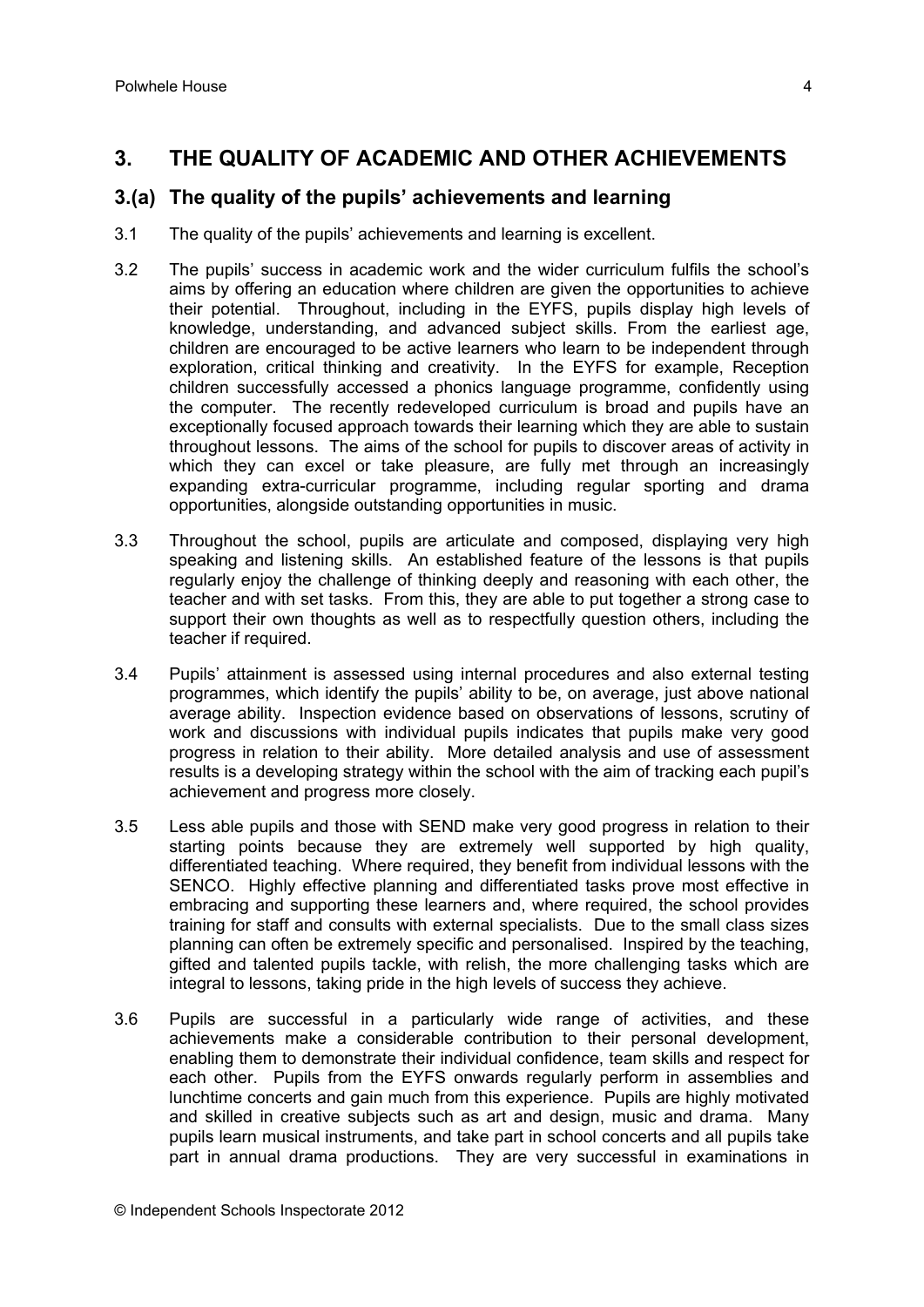music, with choristers regularly achieving Grade 8 in singing and Grade 5 in music theory before they leave school at age 13.

- 3.7 Pupils' success in team sports comes through their competitive results against other schools and a range of inter-school sporting fixtures. Pupils regularly compete in national swimming and athletics competitions, reaching a very high standard of performance.
- 3.8 Positions of responsibility, such as the school council, head pupils, captains of sport and prefects are highly prized and respected and those in these positions show maturity and composure. All pupils have very positive attitudes to their school, staff and also their lessons and activities. Pupils' behaviour in lessons is exemplary; thanking the teacher at the end of the lesson is a most regular occurrence.

#### **3.(b) The contribution of curricular and extra-curricular provision**

- 3.9 The quality of curricular and extra-curricular provision is excellent.
- 3.10 The broad curriculum is highly stimulating and strongly supports the development of pupils' individual talents, skills and personal qualities, in line with the school's aims. It facilitates the attainment of high standards and also contributes to pupils' academic, creative, aesthetic and physical development. Time is appropriately distributed between curriculum subjects. Pupils' linguistic skills benefit from learning French throughout the school and German from Year 7. Outdoor learning is a significant element of the curriculum and adds much to the pupils' personal and physical development, particularly in the EYFS where a wide range of interesting outdoor activities promote enthusiasm enabling the children to respond well to the high expectations of the staff, leading to successful outcomes for all children. The setting makes outstanding provision in meeting the needs of the range of children who attend.
- 3.11 Since the last inspection documentation supporting curriculum planning has improved significantly and now provides good links across the year groups and subject areas, providing a consistency of approach. Monitoring of the curriculum is carefully managed. This helps to ensure high standards of teaching, appropriate challenge, the quality of pupils' presentation of work and also thoughtful marking which supports the pupils' next stage of learning. Pupils with SEND are supported well across the curriculum, mainly within lessons, and where appropriate individual education plans are carefully designed to help pupils make maximum progress. Pupils who are gifted and talented are identified and appropriately challenged to develop their skills through careful and targeted differentiation within the small classes.
- 3.12 Since the last inspection the school has considerably developed the provision and use of ICT. All classrooms are now equipped with either interactive whiteboards or projectors which are used effectively by staff and children. ICT teaching is now integrated into the curriculum across all subject areas, which supports the pupils' learning in a more cohesive way. On-line resources in all subjects and at all ages are used enthusiastically by pupils to consolidate their learning and extend the most able through various levels of challenge. Children in the EYFS confidently use the interactive whiteboard and program a robot to move around a grid.
- 3.13 The academic curriculum is significantly enhanced by a wide-ranging programme of extra-curricular activities and school trips including the biennial trip to France for Year 7 and 8. In addition, the school makes the most of a host of enrichment

© Independent Schools Inspectorate 2012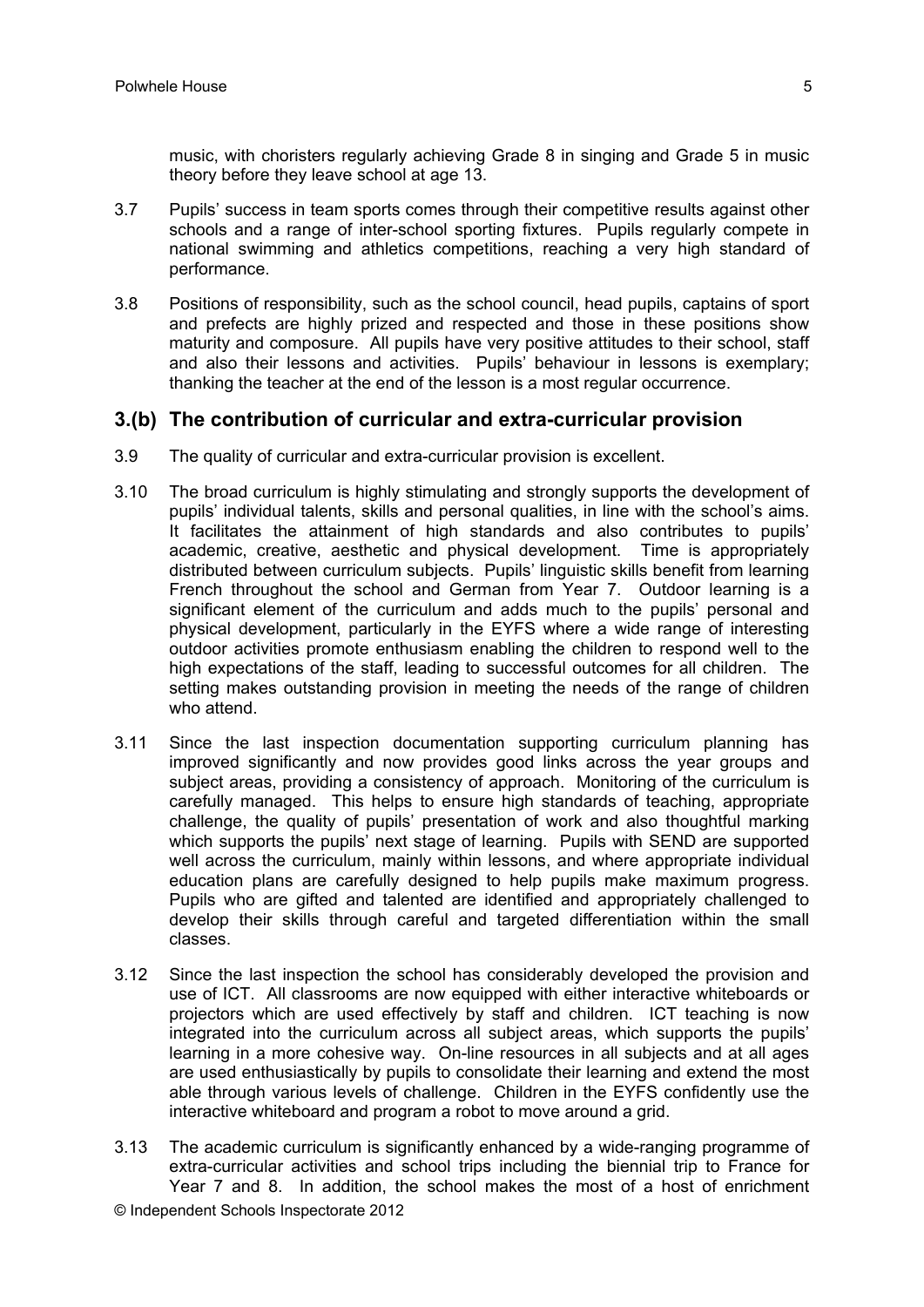opportunities available in the local area with the intention of broadening pupils' horizons. Parents or other members of the local community are regularly invited to share their special skills and expertise in assemblies or in lessons.

- 3.14 Sport, art, and drama are strengths of the school. Opportunities for pupils to join clubs relating to these subjects are considerable; a large number participate in clubs daily. For example, pupils can be creative in sculpture or needlecraft clubs and extend their artistic skills. The after-school sports programme includes cross country, netball, hockey, rugby, sailing and karate. Life skills are developed through opportunities to cook, garden and join the pioneers who are clearing the old Victorian lakes. Music at Polwhele is outstanding in all respects and the opportunities afforded to the cathedral choristers are wide ranging including an annual opportunity to sing for BBC Radio 3 and record a CD. All pupils benefit from the close links with the cathedral and the opportunities it provides. Every day spirits are lifted as the staff and children are treated to the wonderful sound of the choristers rehearsing.
- 3.15 A well-structured personal, social, health and citizenship education programme encourages pupils to gain understanding about themselves and other people in the wider world.

## **3.(c) The contribution of teaching**

- 3.16 The quality of teaching is excellent.
- 3.17 High-quality teaching successfully promotes the school's aim to offer a thorough and appropriate academic education, enabling children to achieve their potential.
- 3.18 A wide range of teaching methods is employed and alongside thorough planning, in almost all lessons, pupils are given opportunities to work in groups, independently and take ownership of their learning; they tackle this challenge with enthusiasm and confidence, achieving impressive results. This is a significant improvement since the last inspection and is having a rewarding impact on the pupils' approach to learning and associated standards of achievement. Small class sizes ensure that the teachers know their pupils exceptionally well. In the EYFS the excellent identification of individual needs, the efficient use of information gathered from continuous assessments and high-quality individual attention, ensure that all children are supported effectively and make rapid progress. Through skilled differentiated questioning, pupils respond enthusiastically and enjoy the challenge of debate, higher level thinking and reasoning. This contributes greatly to the progress that pupils make across the ability range and for pupils with SEND. Trust and respect between pupils and staff enable the teachers to be creative and imaginative in their varied approach to the teaching of a new task and this is very appealing to the pupils. A Year 1 Science lesson on senses was memorable for the pupils as they had the opportunity to challenge their taste buds on a range of different flavoured crisps.
- 3.19 Since the last inspection, a new and more effectively balanced timetable has been introduced along with an annual whole-school programme of assessment; this is well structured and ensures that the pupils' attainment is regularly checked in order to identify progress of all pupils in relation to their personal short- and long-term targets. The analysis and use of the high quality assessment data now available to the school is in its infancy and is not yet fully targeted to ensure maximum progress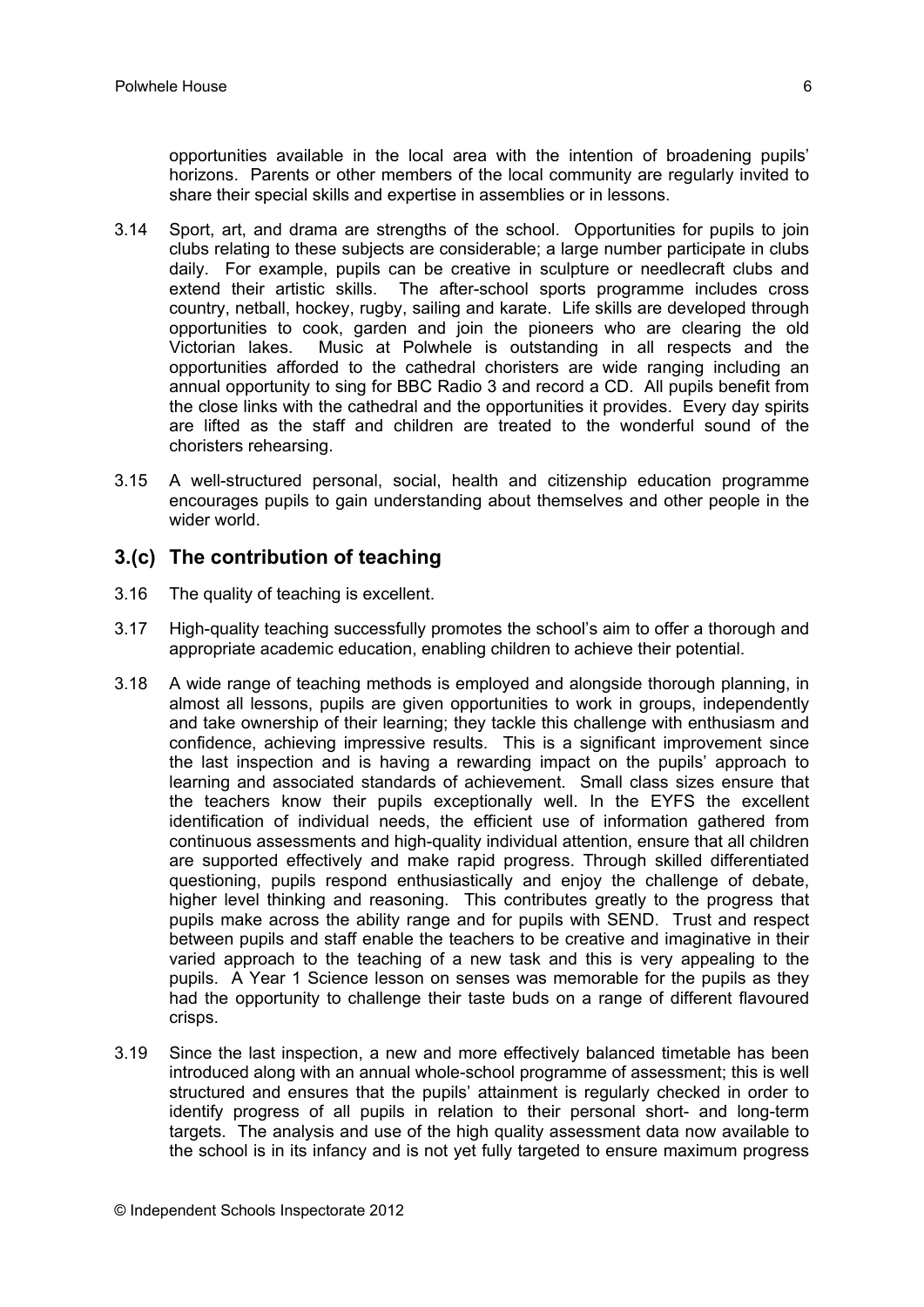for every pupil in relation to their starting points, for example for some more able pupils.

- 3.20 Praise is omnipresent in lessons and 'Set points' are well regarded as recognition of very good work; excellence is rewarded by pupils being cited on the commendations board for special achievement in any aspect of school life. Marking is clear and follows the school policy. Teachers enjoy a degree of personalisation as part of the policy and pupils understand and respond extremely positively to their teachers' comments and the feedback on how to improve.
- 3.21 Teachers share with pupils the learning objectives for each lesson and, through a range of differentiated strategies, support all pupils in achieving them. Teaching has excellent pace and is supported by a range of resources, including extra staffing in lessons, small individual whiteboards, interactive whiteboards, the library and ICT suite. These factors have a most positive impact on the rate of the pupils' learning.
- 3.22 From Year 5, pupils benefit from increasing amounts of specialist teaching in English, mathematics, art, music, physical education, French, history, geography, religious education and science. The new lesson structure and an inventive timetable for the teaching of ICT through a range of time-tabled subjects are proving popular with the pupils who instinctively value ICT as an additional tool for their learning.
- 3.23 Imaginative and varied approaches to teaching ensure that the school day is a richly contrasting programme of learning opportunities for all pupils. Classroom behaviour and atmospheres are exemplary and in line with the school aims. Pupils speak most highly of how much they enjoy their lessons and learning, how valued they feel and of the respect they have for their teachers.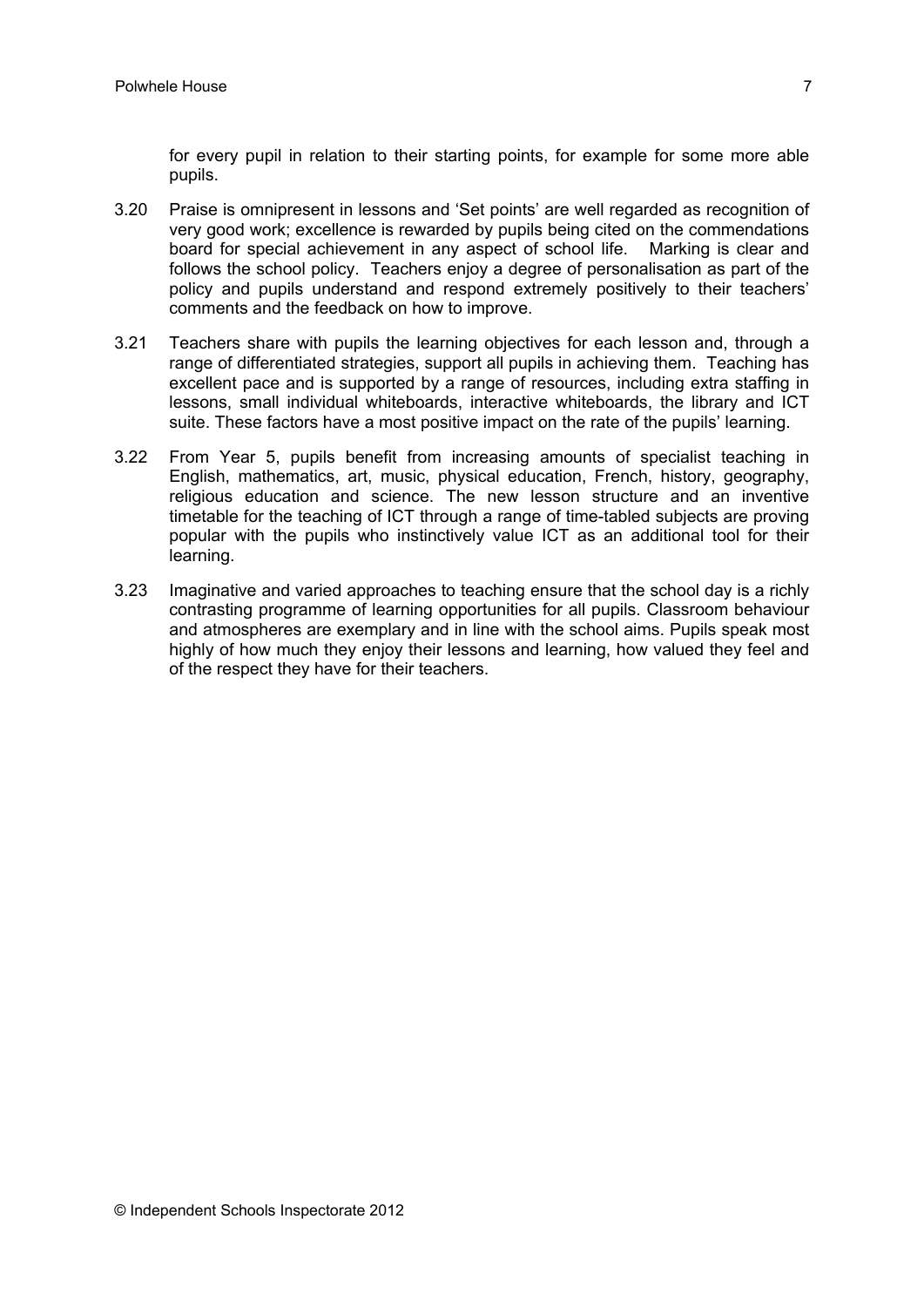## **4. THE QUALITY OF THE PUPILS' PERSONAL DEVELOPMENT**

#### **4.(a) The spiritual, moral, social and cultural development of the pupils**

- 4.1 The quality of pupils' personal development is excellent.
- 4.2 The school is highly successful in providing a friendly, stimulating and caring environment where every pupil feels valued and involved in accordance with its aims.
- 4.3 The pupils develop an excellent spiritual awareness, for this is an integral part of daily life at the school. Across the whole age range pupils are confident, reflective and have well-developed self-esteem, because caring staff give their time freely to both support them within the school environment and afford them the opportunities to visit areas of outstanding natural beauty all easily accessible within the area. Commendation assemblies each week provide opportunities for all pupils to have their work acknowledged thus developing their sense of self-worth. Many pupils have a strong sense of sensitivity and express awe and wonder at the result of a science experiment or watch, with a mature sense of concentration, images of life in the trenches in World War Two. Strong links with the cathedral through the choristers build an excellent knowledge and awareness of the spiritual elements of life as daily choir rehearsals lift the spirits of both pupils and staff. Children leave the EYFS with excellent personal qualities that provide them with a strong foundation for the future.
- 4.4 The moral development of the pupils is excellent. The Polwhele House family ethos supports the pupils in developing strong relationships through which they care for and support each other and listen carefully to and value the ideas and opinions of their peers and their teachers. They demonstrate a mature empathy for the needs of others, such as in a geography lesson where they discussed the positive and negative effects of tourism on the local community. From the Nursery onwards pupils develop a strong awareness of right and wrong, understanding why rules are necessary within a community and are willing to work within them.
- 4.5 Pupils show excellent social awareness; they are engaging, courteous and socially adept. Older pupils enjoy the responsibility of acting as 'study buddies', hearing the children in the pre-prep read three times a week. The prefects carry out their duties fairly and are well respected and valued within the school community. Opportunities to exercise responsibility occur throughout the age range and members of the school council are confident that their opinions are heard and acted upon. Pupils are involved at every level in opportunities to raise funds to support a number of local, national and international charities, such as providing shelter for disasters around the world and to support the local food bank at harvest time. All pupils have an appropriate knowledge of UK public services and institutions.
- 4.6 The pupils' cultural development is strong. They have a good understanding of European culture which is enhanced by external visits to museums and by visitors to the school. They are culturally enriched through excellent opportunities to develop their abilities in the performing arts, particularly musical ones. Pupils develop an understanding of the diversity of different cultures. They are introduced to world faiths and develop an appreciation of the beliefs of others. Residential trips to France for Years 7 and 8 enable pupils to gain valuable first-hand experience of the language and culture of another country.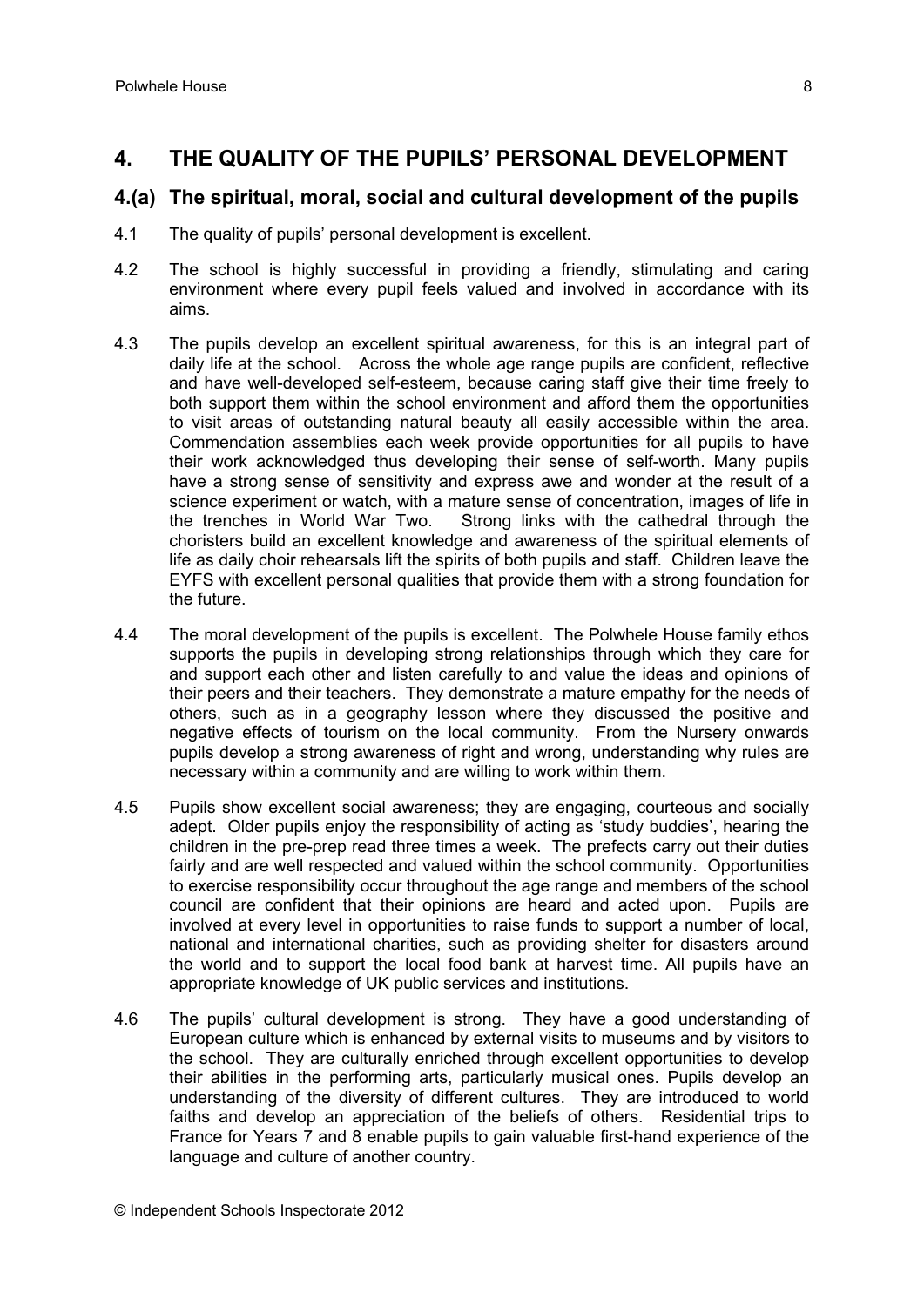## **4.(b) The contribution of arrangements for pastoral care**

- 4.7 The contribution of arrangements for pastoral care is excellent.
- 4.8 In all sections of the school the clear ethos promotes excellent behaviour, generosity of spirit, a co-operative atmosphere and strong shared values. The relationships between teachers, tutors and pupils are excellent. In the EYFS the key persons model promotes and supports the expected standards of behaviour and gives priority to the children's happiness, health and safety so that they feel safe, form strong relationships with one another and adults and develop their independence. At all levels the staff are supportive of pupils' needs and ambitions, and nurture and encourage them in their personal and academic goals. Pupils are very appreciative of the time and help given by staff, speaking of them with affection and warmth. The behaviour of pupils is exemplary and mutual respect between staff and pupils is obvious. Bullying is not tolerated; pupils know that inappropriate behaviour will be dealt with quickly and effectively.
- 4.9 The excellent identification of individual needs, the efficient use of information gathered from continuous assessments and high-quality individual attention, ensure that all children are supported effectively and make rapid progress from the EYFS onwards. Pupils with special educational needs are supported individually by experienced, qualified staff and also benefit from small class sizes. Communication throughout the school is facilitated by the good relationship between staff and line managers. The senior management team has successfully co-ordinated all aspects of school life to the pupils' advantage.
- 4.10 The chef provides healthy meals for all pupils, locally sourced, with vegetables from the school garden, and caters for pupils with special dietary needs, religious, cultural and medical. There is always a vegetarian option and individual meals are cooked for one pupil. The chef provides a varied menu of food pupils like, but introduces innovative food once a week. Physical exercise is promoted through a broad range of opportunities and all children are encouraged to understand its importance in staying healthy.
- 4.11 Pupils are confident that their views are heard and acted upon. There is a very proactive school council. Pupils are elected from each year group and meet regularly with the head and deputy head. Pupils say that anything they suggest is likely to be agreed, unless it is unreasonable. There are suggestions boxes in each classroom and two suggestions from each are discussed at meetings.

## **4.(c) The contribution of arrangements for welfare, health and safety**

- 4.12 The contribution of arrangements for welfare, health and safety is excellent.
- 4.13 The school has strong policies and procedures from the EYFS onwards to ensure the welfare, health and safety of the pupils, and is committed to providing a safe environment for all. Members of the senior management team have received external training in safer recruitment and safeguarding to ensure pupils' safety. All staff, including peripatetic teachers and volunteers, receive child protection training every three years and new staff receive it during induction. All staff sign to say they have read and understood the child protection policy.
- 4.14 Pupils are protected from fire by rigorous checking of fire appliances by school staff and annual servicing by an external contractor. Pupils have regular fire drills, in school time and boarding time. The school also uses external suppliers for electrical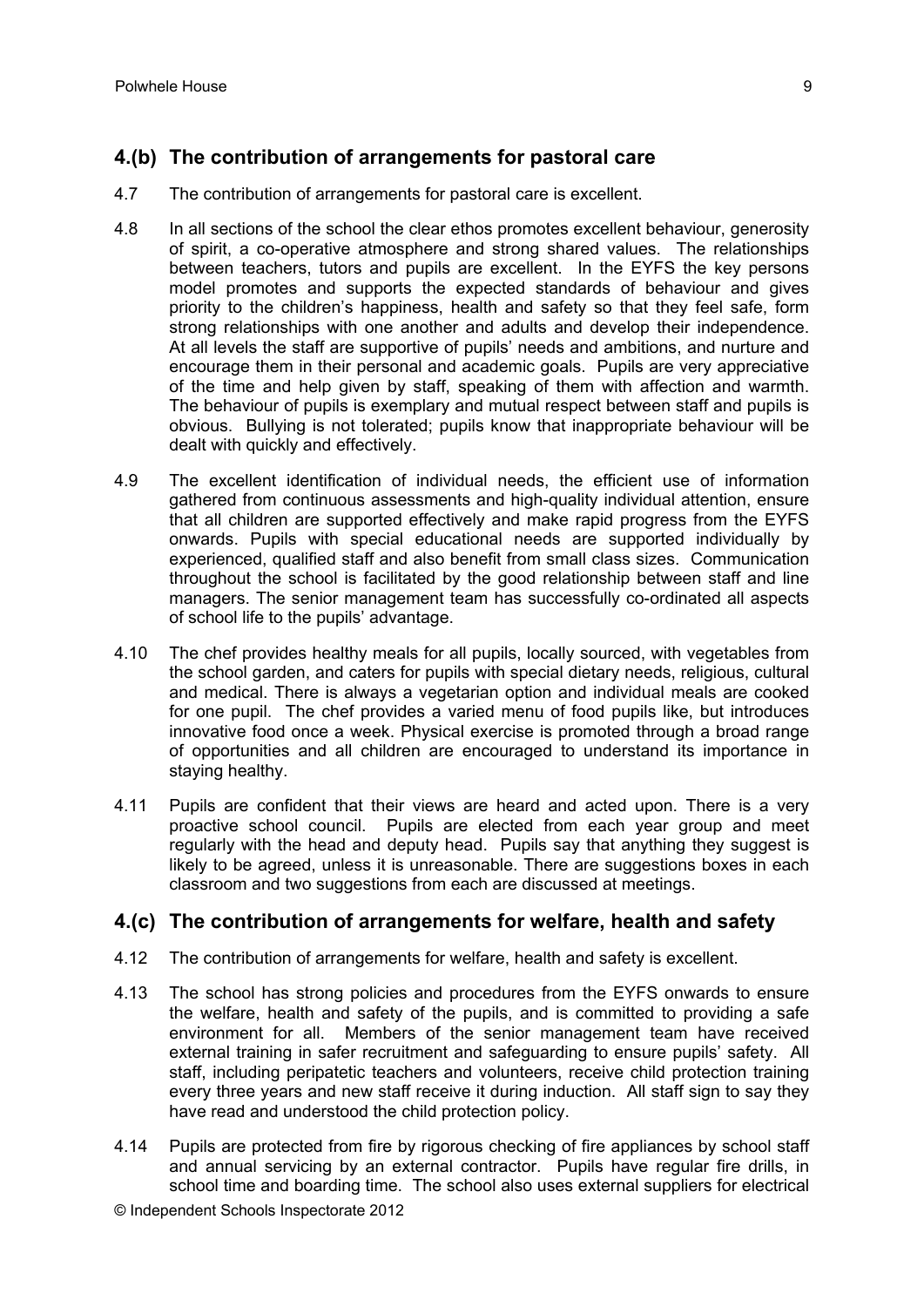work and gas installations. Testing for Legionella is carried out within school. Being close to the sea, the school recognises the need to ensure that the children are well aware of the need to keep safe in beach areas, and during the inspection the visit of the lifeboat team enhanced this in a fun and practical way.

- 4.15 The health and safety committee meets termly, and all staff know to report any issue, which will be dealt with promptly. A complete tour of the school and grounds is carried out annually by the bursar. Risk assessments of all areas of the school and for all activities are kept, reviewed annually and monitored by the head. There are CCTV cameras focused on key access areas to buildings, for use should an incident take place.
- 4.16 Provision for pupils who become ill or are injured is comfortable and ensures that pupils are safe and well looked after until they can be collected by their parents. An appropriate number of staff are trained in paediatric first aid and there are signs throughout the school explaining where the nearest first aid box is situated.
- 4.17 The admission and attendance records are correctly administered and stored for three years. The school has good contact with local welfare agencies. From the earliest age, pupils are taught how to manage risk and how to keep themselves safe.

## **4.(d) The quality of boarding**

- 4.18 The quality of boarding is excellent.
- 4.19 Boarding now takes place once a week, with the exception of 'taster' nights. Six boarders, including one chorister, stay in school on Tuesday night. The school is holding a series of taster nights to promote the idea of boarding amongst the younger children. Both boarders and parents have expressed a wish for boarding to continue and expand.
- 4.20 The boarding experience enhances boarders' lives and they are very mature for their age. They flourish in an atmosphere where courtesy and kindness is the norm, where staff have a light touch and give ready support and praise. They are allowed to be children, to play, have fun and get dirty. They are happy, exuberant, selfreliant and confident. They are also thoughtful, tolerant and have integrity. Their manners are impeccable. They get on well with each other, are welcoming to strangers, and comfortable with adults. Living in a house in a pastoral setting, where beautiful music is a constant, is an additional enhancement. Boarders are very positive about boarding and the Year 8 pupils commented that they were sad at the thought of leaving.
- 4.21 Boarders value their time in school, enjoy being part of the boarding community, and participate fully in the life of the school, be it through supporting charities, playing sports, singing or building a dam. They have excellent relationships with the house staff, eating with them at breakfast and dinner in a family atmosphere, playing energetic games with them after supper and seeking comfort, support and help from them when needed.
- 4.22 The quality of boarding provision and care is excellent.
- 4.23 Boarders are very well cared for by the boarding staff, who are highly experienced. There is a high level of staffing and support. The head and deputy effectively link the pastoral and academic life of the boarders, whilst the housemother helps in the pre-prep and the gap student is the choral scholar. There are policies in place to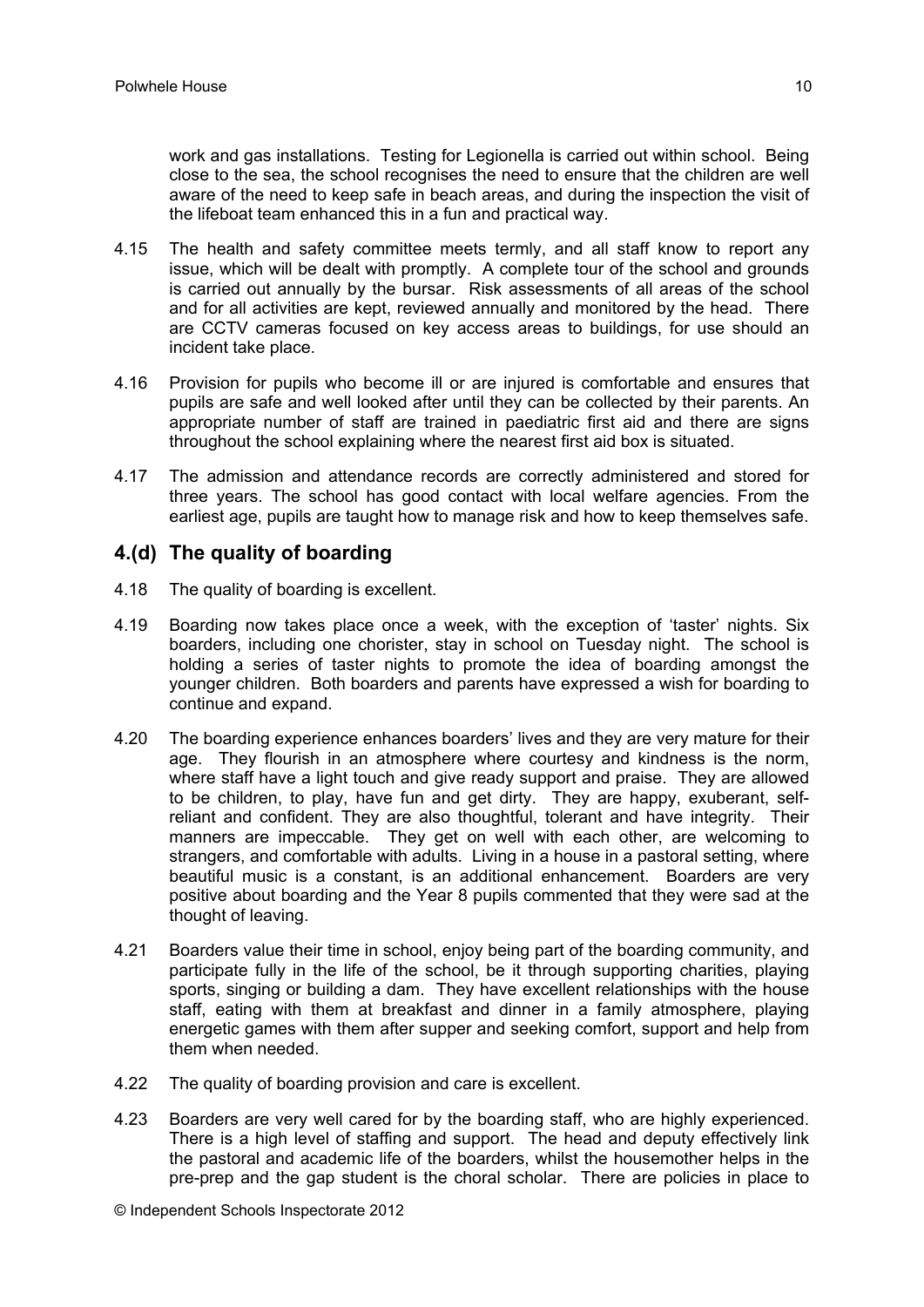promote boarders' health and safety. Staff provide first aid and medical care for them when ill, until parents collect them. Boarders are protected by effective procedures for their personal safety and say that they feel safe. They have been provided with lockable space for their possessions. Boarders named a number of staff they can turn to if they have a problem. The housemother cooks a 'superb' breakfast and supper for the boarders and house staff. Boarders have a detailed induction, including fire drill information, and have older boarders to help them settle in.

- 4.24 The boarding accommodation is welcoming and comfortable, clean, warm and light. There are small dormitories for girls and boys, with cheerful décor and bedding. Mattresses are comfortable and boarders can personalise their bed space. The bathroom facilities are attractive, with effective showers. The television room/common room is comfortable, with sofas and bean bags, games and dvds. Boarders have access to television, newspapers, magazines and the internet. They are able to contact parents by telephone or email and can obtain personal requisites and stationery in school.
- 4.25 Boarders have access to a wide range of activities after school and after supper. They can play energetic games outside or in the sports hall. They can use the computer room and the library, watch television or choose from a good selection of games, and puzzles. House staff are always around to supervise and join in the fun. The school fosters good relationships with parents and is in regular contact with them about their children.
- 4.26 The effectiveness of arrangements for welfare and safeguarding is excellent.
- 4.27 The responsibility for the welfare and safeguarding of the choristers is shared with the cathedral staff. The cathedral staff are checked through the Criminal Records Bureau and receive child protection training and the school is confident of arrangements made by the cathedral for choristers' trips. Checks made by the school when cathedral staff change ensures the continued safety of the boarders. Only one chorister boards at present.
- 4.28 The school fully complies with the National Minimum Standards for Boarding. Senior staff have received training in safer recruitment and safeguarding to ensure boarders' safety. The head monitors all the records and policies, though they are not signed off at present. All staff, including peripatetic teachers and volunteers, receive child protection training and sign to say they understand the procedures and it is part of induction for new staff.
- 4.29 Boarders are cared for when ill. The housemother has extended training in first aid and but does not have training in the administration of controlled medicines. There are effective policies and procedures in place to prevent bullying and promote positive behaviour and relationships. Boarders know that bullying will not be tolerated and that any incident will be dealt with quickly and effectively. They know who to turn to with problems but only one knew about the independent listener and none knew her role.
- 4.30 The behaviour of the boarders is excellent. They are courteous, polite and friendly, automatically opening doors, smiling and responding helpfully to any request. They have good relationships across the age groups and genders and between boarders and staff.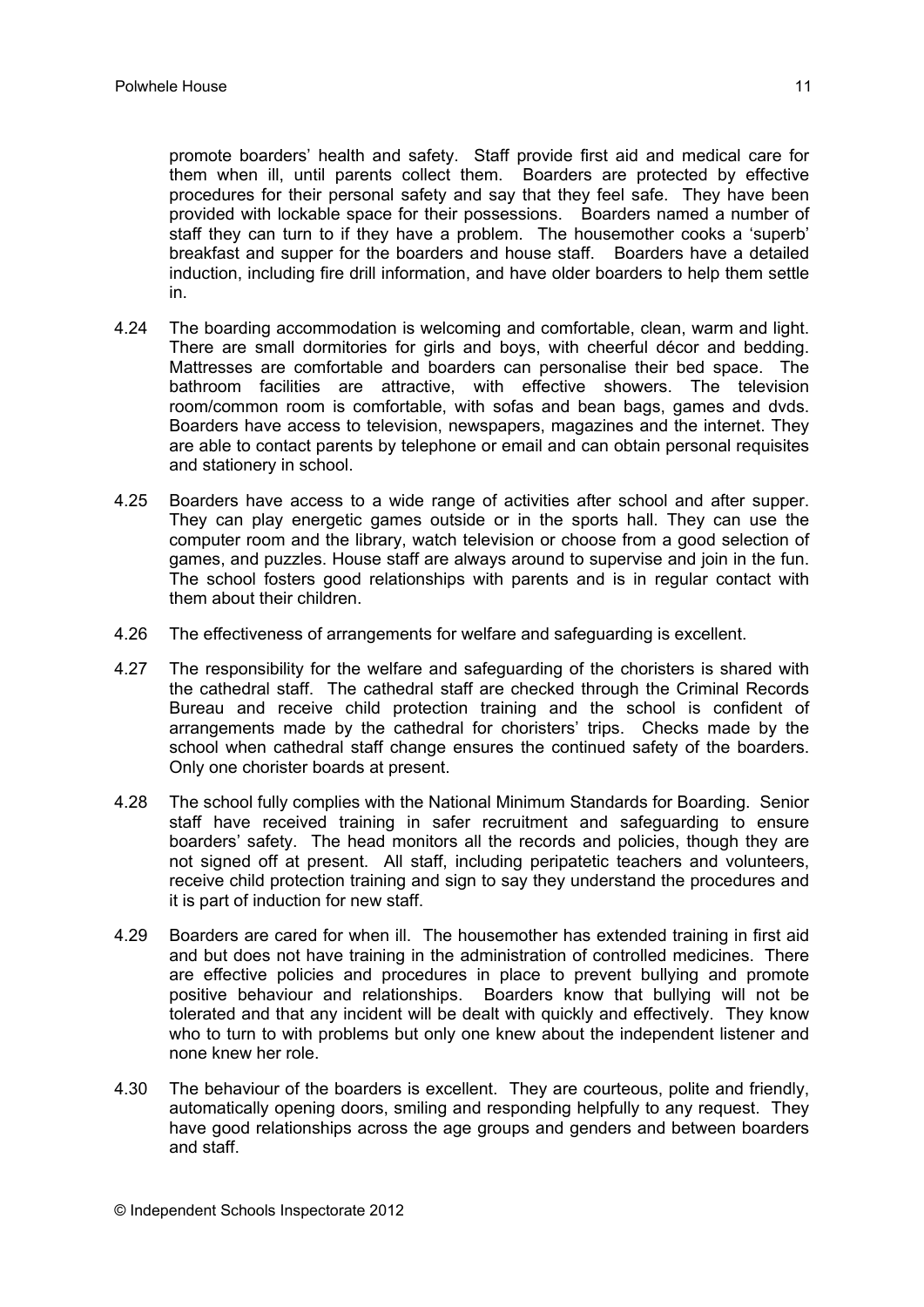- 4.31 The effectiveness of the leadership and management of boarding is excellent. Boarding is led by the headmaster with the support of a housemother, a choral scholar and the deputy head. All are experienced in the care of children and are committed to the welfare and happiness of the boarders and to the boarding experience. The knowledge and care of the boarders is exceptional. Staff are aware of the boarders' strengths and areas which need nurture and development. The atmosphere is relaxed and happy and boarders respond to the praise and understand the need for rules and routines. The relationship between boarders and staff is excellent. Effective policies and procedures are in place and appropriate records are held.
- 4.32 The school has a clear long-term plan to increase numbers and considerable effort is being put in by the leadership to this end. Boarders said that they would like more boarding and parents wish it to continue. The boarders and parents questionnaires showed overwhelming satisfaction with the school and the boarding experience.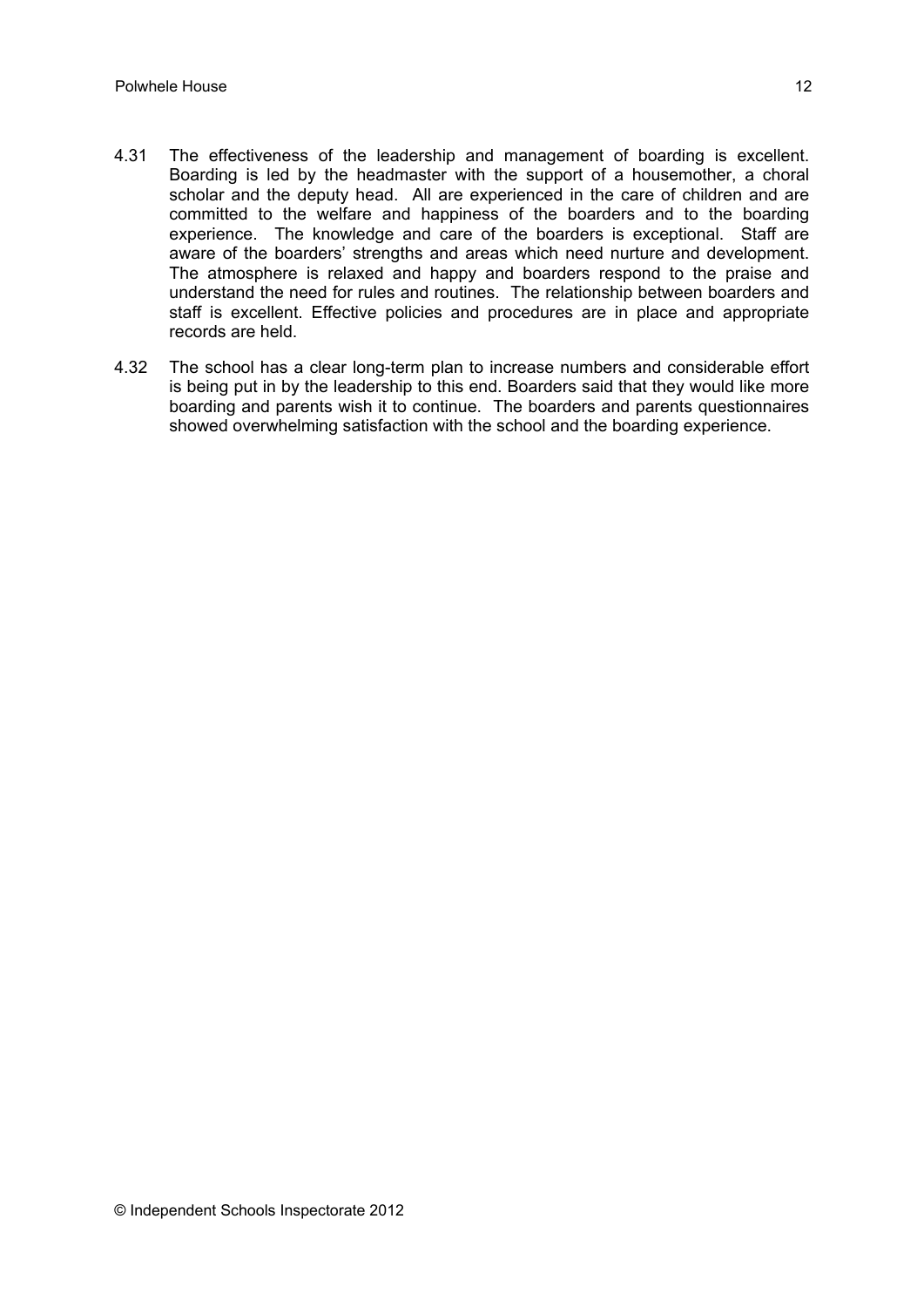## **5. THE EFFECTIVENESS OF GOVERNANCE, LEADERSHIP AND MANAGEMENT**

#### **5.(a) The quality of governance**

- 5.1 The quality of governance is excellent.
- 5.2 The proprietors and managing council are highly committed to the success of the school and its aims and have a clear vision for the future. The managing council has a broad range of professional expertise and an appropriate range of sub-committees effectively address all areas of school life. Regular reports from the committees, and weekly reports from all staff meetings, including the EYFS, enable the proprietors to have a secure understanding of issues relating to performance and standards throughout the school. An efficient structure of formal and informal communication between staff, senior management, and the proprietors ensures that the long-term vision for the school and the annual improvement plan are reviewed regularly, as suggested at the last inspection.
- 5.3 The proprietors and other members of the managing council visit the school on a regular basis, providing strong support in all related matters. Subject co-ordinators present their plans for the future of their particular areas of responsibility in rotation and council members undertake supportive classroom observations resulting in an environment in which there is an atmosphere of mutual respect at all levels.
- 5.4 Close liaison with the bursar, administrative team and staff through the senior management team ensures that the high levels of quality staffing, accommodation and resourcing are maintained and regularly reviewed.
- 5.5 From the EYFS onwards the proprietors and managing council take their responsibilities seriously and undertake a range of induction and training including safer recruitment, welfare, health and safety and awareness of child abuse. In addition they also take advice from the school's associations and other external specialists in order to ensure that all areas of responsibility are secure and up to date. A clear cycle of review of all policies, particularly those relating to safeguarding and child protection arrangements throughout the school, ensures that any weaknesses can be addressed.

#### **5.(b) The quality of leadership and management, including links with parents, carers and guardians**

- 5.6 The quality of leadership and management, including links with parents, carers and guardians, is excellent.
- 5.7 Since the last inspection the senior management team has successfully created an ethos and sense of purpose that have greatly improved the quality of teaching and learning and personal development and pastoral care fully in line with the school's aims. All members of the group are efficient and approachable and most effective in developing the broad range of opportunities on offer to ensure that every pupil is able to discover areas of activity in which they can excel, take pleasure and reach their potential. At all levels of responsibility, the leadership and management of the school are effective with regard to their delegated responsibilities. Since the last inspection the senior management team has worked in a highly focused way to introduce new assessment procedures, raise expectations in all areas and start the process of analysing the excellent assessment data now available to ensure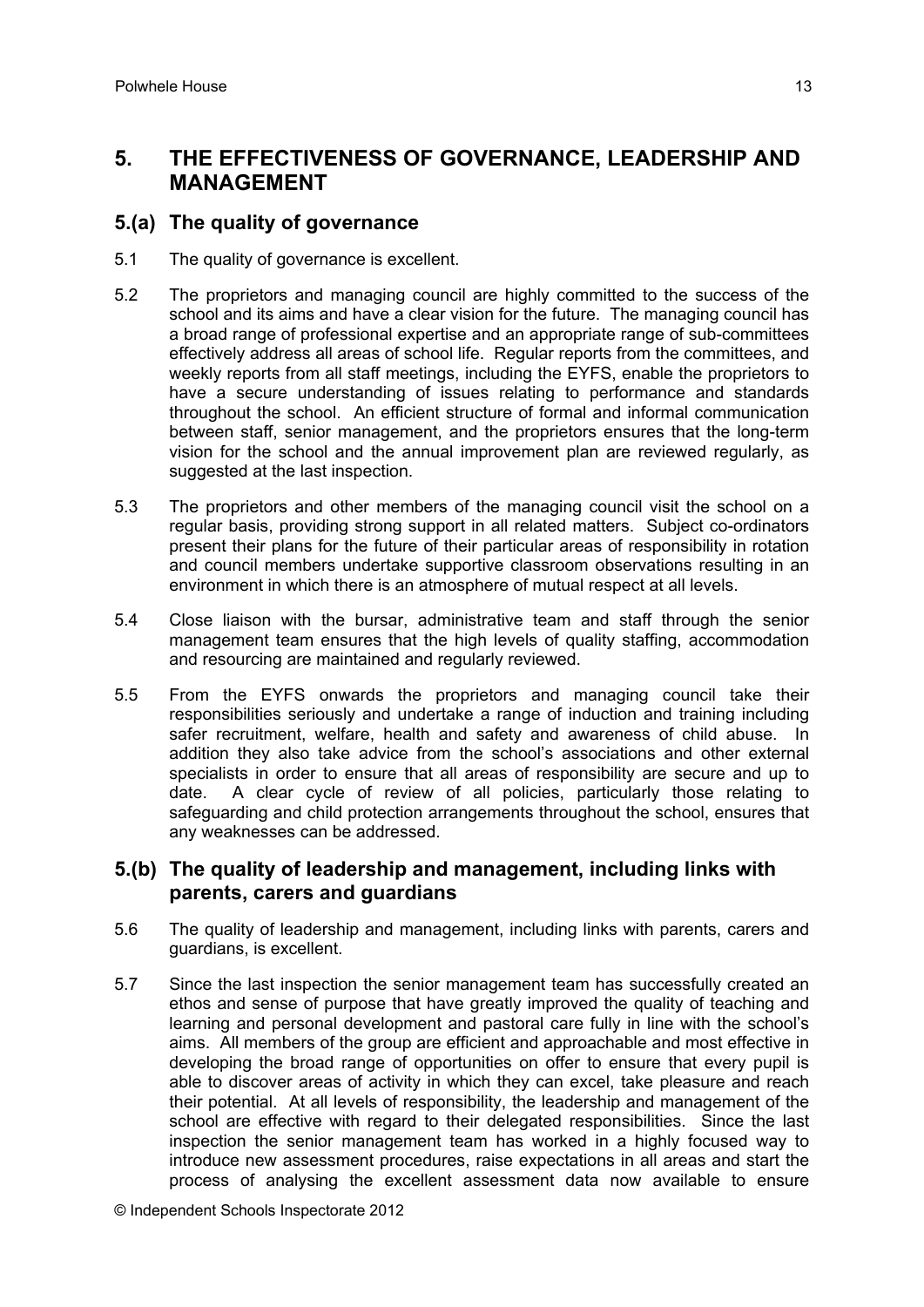progress for all children, including those with SEND and those who are gifted and talented. The senior management team is aware that this is still in the early stages of development. Levels of challenge are now high for every child, including those within the EYFS setting, ensuring equality of opportunity for all.

- 5.8 Throughout the school, leadership is focused on self-evaluation, setting priorities and ensuring that they are achieved. The whole-school development plan is the result of wide consultation; staff in all sections of the school are able to make their views known and contribute to policy and practice ensuring that there is an ambitious programme in place for improvement. The staff appraisal system further monitors teaching and learning and ensures that training needs are identified and priorities for professional development set. New, highly qualified staff, appointed since the last inspection have strengthened the opportunities for specialist teaching across the school.
- 5.9 The previous inspection report made recommendations to strengthen the role and expectation of middle managers. In response the role of the subject co-ordinators has been strengthened and the sharing of good practice across the age range, including in the EYFS, has greatly improved the opportunities available for all children, for example in the area of problem-solving in mathematics and in the development of cross-curricular teaching throughout the school. The enthusiasm and dedication of the staff ensure a sense of purpose and vision.
- 5.10 Systems for pastoral care and welfare, health and safety are developed effectively, including those affecting boarders and the EYFS. All appointments of staff and volunteers are now carefully monitored and the necessary checks recorded in the central register and individual files. All staff are suitably trained in their roles in safeguarding, welfare, health and safety. From the earliest stages in the EYFS the accommodation is maintained in a safe, bright and welcoming way which provides the children with ample resources and a stimulating environment in which to grow and thrive.
- 5.11 Links with parents are excellent. From the EYFS onwards the school greatly values its partnerships with parents and operates an open door policy to develop a close bond between home and school. The overwhelming majority of parents who responded to the pre-inspection questionnaire expressed their complete satisfaction with the education and support provided for their children. In particular they commented on the warmth of the staff and the caring environment which the school provides for both parents and pupils.
- 5.12 Good quality information, including all required policies, is provided to parents of current and prospective pupils through a very useful website. Regular newsletters bring all members of the community up to date with recent events, success and plans for the future. Opportunities to communicate with the school are numerous and regular email contact and the newly introduced Twitter account are valuable means of effective and rapid communication.
- 5.13 Parents are pleased with the opportunities they are given to become involved in the life and work of the school and the ease with which they can approach the headmaster and staff to ensure that any queries are dealt with in a timely manner. The school has an appropriate complaints policy and when concerns are raised they are taken seriously. A parent liaison representative reports to key members of the managing council before every meeting ensuring that parents have a direct line of communication with the proprietors. Regular parent information evenings on